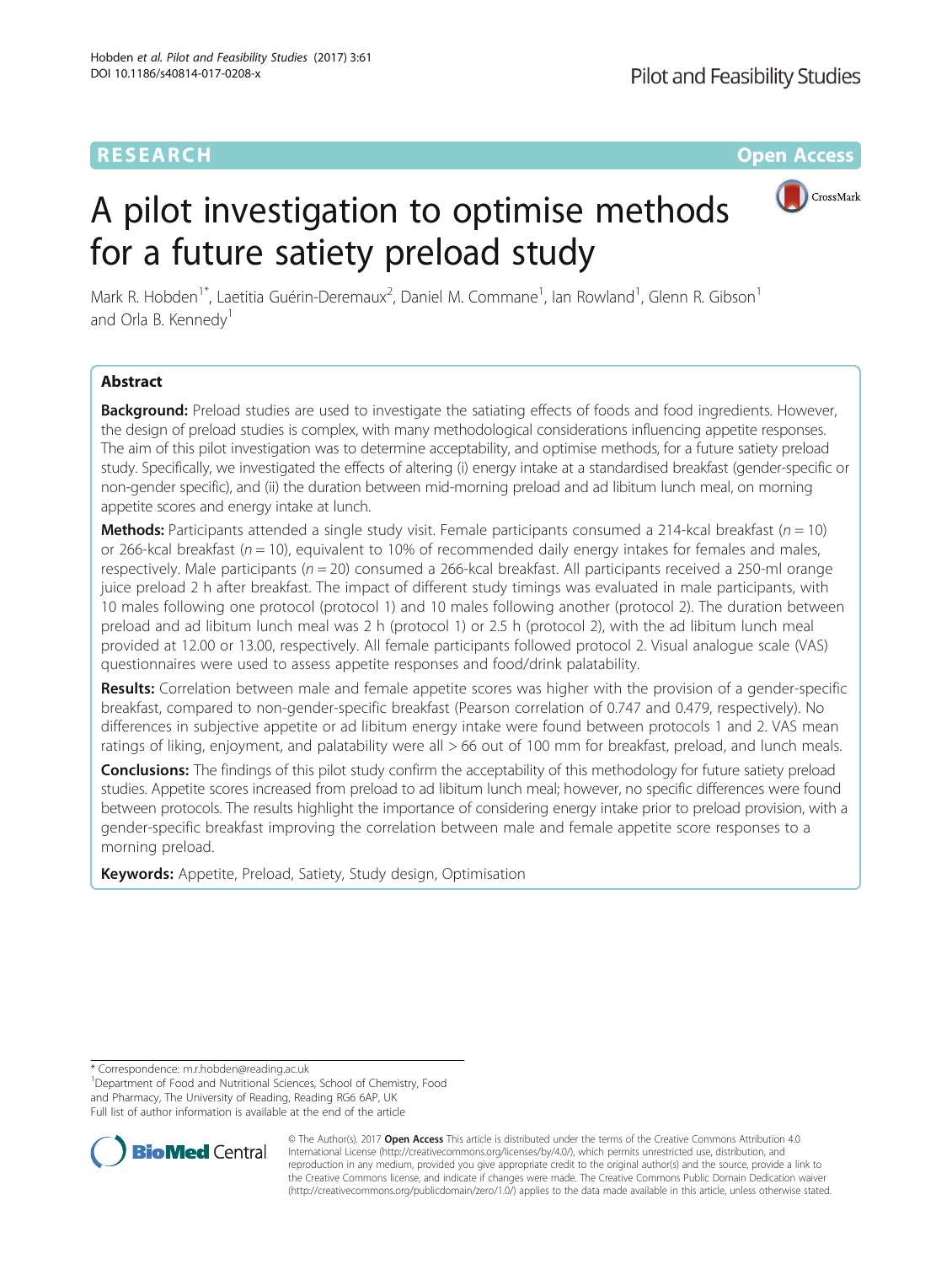## Background

There is appreciation for the importance of intervention development, and pilot/feasibility, studies in scientific research [\[1](#page-7-0)]. Until recently, much of this preliminary work, including decision-making processes, methods optimisation and formal testing prior to a full-scale study, has gone unreported [\[2](#page-7-0)]. However, data generated from such studies is of interest to the scientific community, most notably for those individuals undertaking similar research. Pilot studies provide data to promote scientific rigour and ensure that future study protocols are optimised to best investigate their aims and objectives [\[3](#page-7-0)].

Illnesses associated with lifestyle factors, such as unhealthy eating habits and behaviours, are estimated to be responsible for 40% of all deaths in the UK and cost the National Health Service in excess of £11 billion each year [[4\]](#page-7-0). Accordingly, the effects of food and food ingredients on satiety and weight management are a key focus in nutrition research [[5](#page-7-0)]. Preload study designs, in which the food or ingredient of interest is consumed a fixed duration before the provision of an ad libitum meal, are often used [[6\]](#page-7-0). Satiety, defined as 'the feeling of fullness that persists after eating, potentially suppressing further energy intake until hunger returns', can be measured using subjective ratings and ad libitum meals [[5\]](#page-7-0). When designing preload studies, researchers must decide on the most suitable fixed duration between preload and the ad libitum meal. This decision is influenced by previous knowledge of the satiating effects of the test product and/or an understanding of the theorised physiological mechanisms of action [[7\]](#page-7-0). Moreover, another important consideration is what time the ad libitum meal is provided in relation to habitual intake and circadian body clock, with subjective appetite ratings and plasma ghrelin concentrations known to correlate with habitual meal timings and rise in anticipation of eating [[8\]](#page-7-0).

Researchers must also consider what foods and/or drinks are to be consumed by participants before the preload. Not all study designs involve food/drink consumption before preload provision, however, in certain study designs a standardised meal is given before preload. For example, if the preload is consumed midmorning then a standardised breakfast is often provided. Many previous studies have used the same breakfast for all participants, irrespective of gender or individual differences [\[9](#page-7-0), [10\]](#page-7-0). However, recommended dietary energy intakes are higher for males (adult men, 2605 kcal/day) than females (adult women, 2079 kcal/day) [[11](#page-7-0)]. Furthermore, post-prandial appetite responses to a standardised meal have been shown to differ between men and women [[12\]](#page-7-0). Accordingly, it can be postulated that altering the amount of energy provided at a fixed meal prior to preload provision, to reflect recommended energy intakes by gender, may improve the correlation between men and women for appetite and energy intake responses. Indeed, this might be especially important for breakfast, with evidence that breakfast meal choice and specifically, differences in energy/macronutrient content and physical size, may impact on subsequent appetite and ad libitum energy intake [\[13](#page-7-0)–[15](#page-7-0)]. To our knowledge, no studies to date have investigated the comparative effects of providing a gender-specific or nongender-specific energy intake at breakfast on appetite responses and ad libitum energy intake.

### Methods

The current pilot study was conducted to optimise methods for a future human intervention study investigating the effects of a non-digestible carbohydrate on satiety. The study was given ethical approval from the University of Reading Ethics Committee (11/08) and followed principles outlined in the Declaration of Helsinki (2008).

The specific aims of this pilot study were to investigate the appetite regulatory effects of:

- altering energy provision at a standardised breakfast to reflect gender-specific differences in recommended daily energy intakes
- adjusting the duration between preload and ad libitum lunch meal (2 or 2.5 h), and the time of ad libitum lunch meal provision (12.00 or 13.00)

The following were evaluated to ascertain the acceptability of the study design: data collection forms and questionnaires, suitability of the clinical unit environment, study visit logistics, palatability and enjoyment of the study meals.

## Study design and recruitment

The pilot study was a randomised, acute study, involving one study visit. Participants were recruited from Berkshire, UK through advertising, and an existing participant database, between November 2011 and April 2012. Participants provided informed written consent before enrolment on the study. Inclusion criteria were body mass index (BMI)  $21-30$  kg/m<sup>2</sup>; free of disease and currently not taking any medication (excluding contraceptives), no antibiotic usage for > 6 months prior to beginning the study, and resting blood pressure (< 160/ 90 mmHg). Participants were non-smokers and bodyweight stable. Female participants self-reported as nonpregnant. Participants had no self-reported history of alcohol or drug misuse. Participants also completed a three-factor eating questionnaire (TFEQ) and were included if they had a cognitive restrain  $<$  13 [\[16, 17\]](#page-7-0). This cut off was chosen to exclude individuals with high restraint scores, as this may have affected food intake at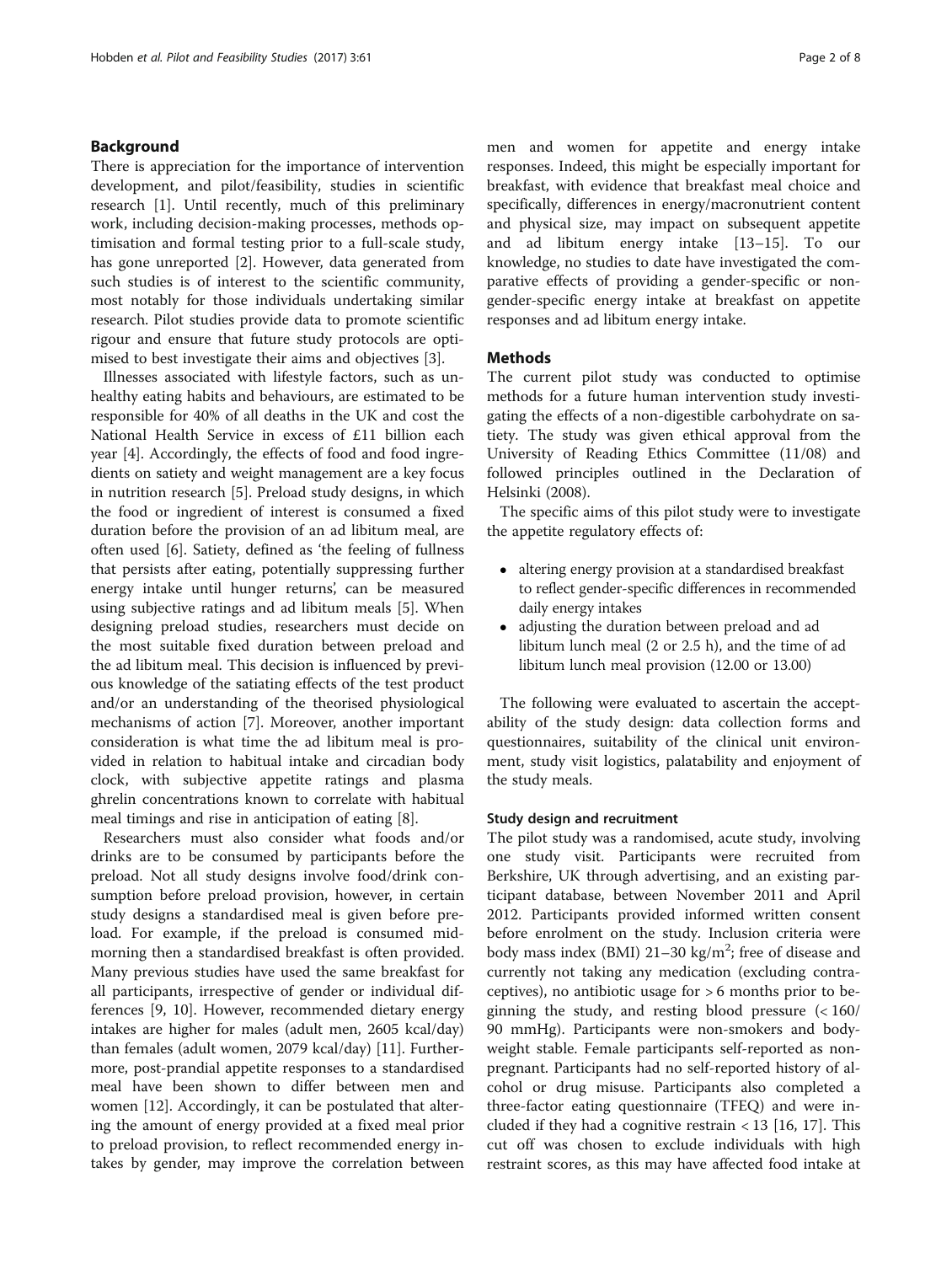the ad libitum meal. As shown in Fig. 1, 51 participants were screened for suitability, 42 participants were enrolled into the study and 40 participants completed the study. Two participants withdrew prior to the study visit due to other commitments.

## Study groups

Once enrolled onto the study, male participants were randomised to study group 1 or 2 and female participants were randomised to study group 3 or 4 (Fig. [2](#page-3-0)). The randomisation scheme was generated online (randomization.com) using the block method and no specific stratification.

### Study visit

Participants were asked to consume a standardised evening meal before 8 pm the day before the study visit. This was a macaroni cheese ready meal (755 kcal). Participants were also provided with two chocolate sandwich bars (125 kcal each) and were given the option to eat both, one, or none of these. Per 100 g, the ready meal provided 160 kcal, 15 g carbohydrate, 6 g protein and 8 g fat, and the chocolate bars provided 435 kcal, 51 g carbohydrate, 5 g protein and 23 g fat. Participants were asked to consume exactly 300 ml of water, but no other food or drink, following the evening meal and before going to bed. On the morning of the study visit, participants were asked to consume exactly 200 ml of water, but no other food or drink, before arrival. Participants refrained from strenuous exercise and alcohol consumption the day prior to the study visit, as both are evidenced to modify appetite regulation [\[18](#page-7-0)]. Participants were asked to arrive for the study visit in plenty of time to start at 07.15 (group 1) or 07.45 (groups 2–4). A standardised breakfast was then provided at precisely 07.45 or 08.15, respectively. Participants remained in the clinical unit for the entirety of the study visit, to limit external influencing factors, including physical activity and environmental conditions. A schematic representation of study protocols 1 and 2 are shown in Fig. [3.](#page-3-0) Two researchers were present at each study visit and a maximum of two participants were in attendance each day.

## Preload and study meals

As shown in Fig. [2](#page-3-0), all male participants (group 1 and group 2) and 10 female participants (group 3) received a 266 kcal toast, butter and jam breakfast meal, equivalent to  $\sim$  10% of the recommended male daily energy intake and  $\sim$  12% of the recommended female daily energy intake [[11](#page-7-0)]. Female participants in group 4 received a lower energy 214 kcal toast, butter and jam breakfast, equivalent to  $\sim 10\%$  of the recommended female daily energy intake [[11\]](#page-7-0). Per 100 g, the breakfast meal provided 241 kcal, 40 g carbohydrate, 7 g protein and 5 g fat. A breakfast of toast and jam was chosen for this pilot study as it is a popular breakfast choice, was likely to be well tolerated by participants, and was a quantity that, according to the researchers, could ensure that participants would be suitably hungry at the ad libitum lunch meal. Two hours after receiving the breakfast meal, all participants consumed a 250-ml preload drink of commercially available orange juice (117 kcal). A pasta-based lunch meal was served ad libitum to the participants 2 h (group 1) or 2.5 h (groups 2, 3 and 4) after the preload. Per 100 g, the lunch meal provided 141 kcal, 22 g carbohydrate, 5 g protein and 3 g fat. The pasta meal was cooked in batches of dry farfalle pasta (500 g), microwavable tomato and basil sauce (760 g), olive oil (40 ml) and grated parmesan cheese (50 g). Participants consumed the lunch meal in a laboratory controlled isolated eating environment. Whilst this is not a normal eating environment, eating in the company of other people is known to influence eating behaviours, which would increase the variability in food intake [\[19](#page-7-0)].

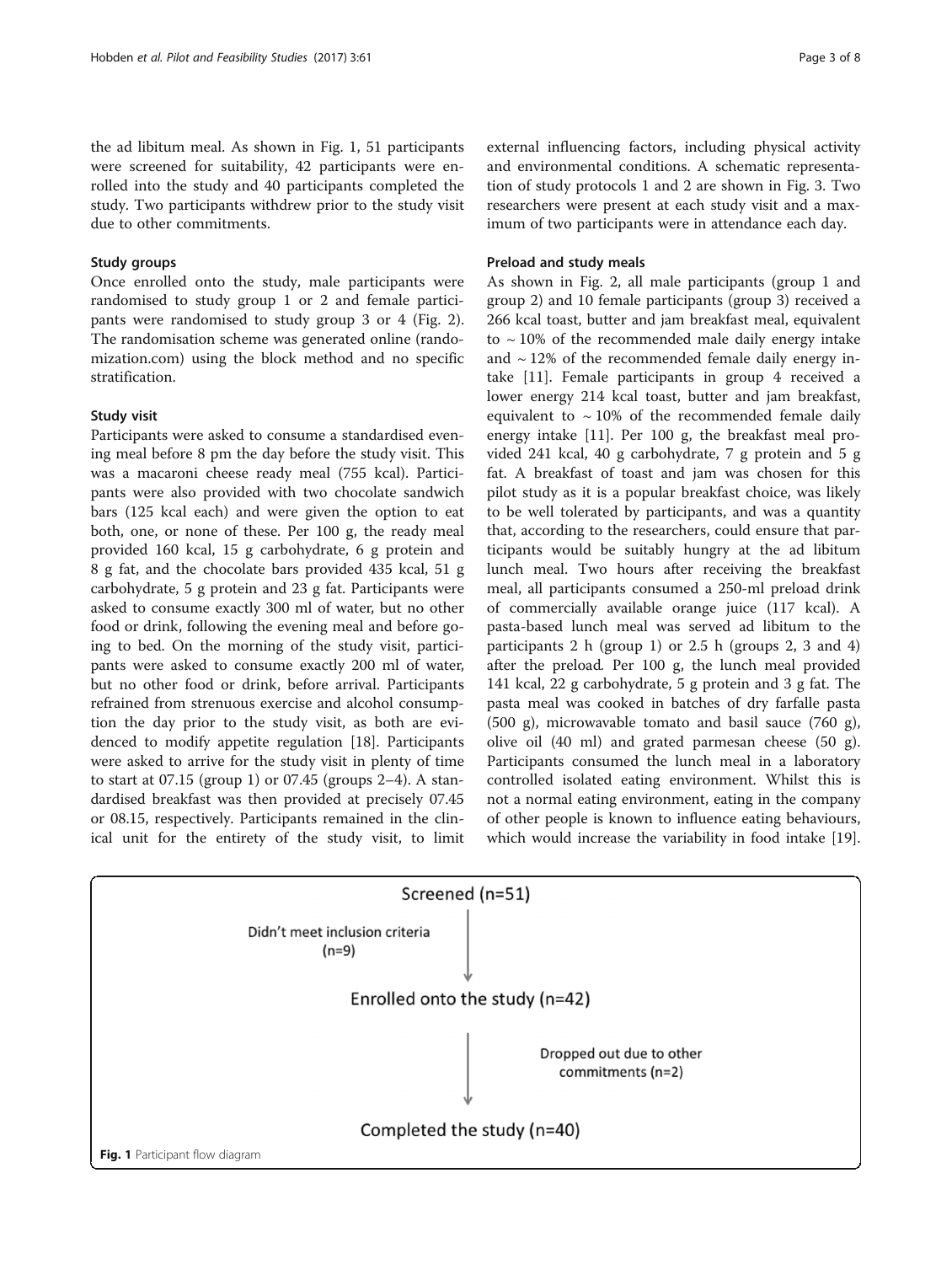<span id="page-3-0"></span>

Before commencing the meal, the researcher instructed the participant to "continue eating until you feel comfortably satisfied". Pasta (approximately 400–500 g) was served warm in weighed bowls. Every 5 min a fresh bowl of pasta was provided to the participant and the bowl containing the leftover pasta was removed. Bowls were changed every 5 min so that participants were not presented with a 'set portion' of food [\[20\]](#page-7-0). Bowls containing the leftover pasta were re-weighed. The total amount of pasta and energy consumed at the lunch meal were then calculated. During the visit, water was provided to the participants in 200 ml servings at the times shown in Fig. 3.

## Appetite and palatability measurements

At pre-determined intervals during the study day (as shown in Fig. 3), participants completed paper-based questionnaires that included a series of 100 mm visual analogue scale (VAS) on satiety and motivation-to-eat, which were based on those validated by Flint et al. [\[21](#page-7-0)]. The questionnaire assessed hunger, desire-to-eat, satiety, fullness and prospective food consumption (PFC) through the following questions: how hungry do you feel?; how strong is your desire to eat?; how satiated (i.e. pleasantly satisfied) are you?; how full do you feel?; how much food do you think you can (or would want to) eat? Questions were anchored at 0 mm with 'not at all' and at 100 mm with 'extremely'. Following each study meal (breakfast, preload and lunch), participants also completed a VAS questionnaire on the palatability of the study meal/preload provided. This included questions on perceived taste, palatability and enjoyment. For each VAS question, a numerical score of between 0 and 100 mm was obtained.

## Statistical analysis

A sample size of 10 participants per group was chosen based on guidelines for pilot studies by Isaac and Michael [[22](#page-7-0)]; however, a formal a priori power calculation was not performed. All data were analysed using Predictive Analytics Software version 21.0 for Windows (SPSS Inc., Somers, NY, USA). Data were checked for normal distribution using the Shapiro-Wilk test. Appetite score (mm) was calculated as [desire to eat + hunger + (100 − fullness) + prospective food consumption]/4 [[23](#page-7-0)–[25](#page-7-0)]. Area under the curve (AUC) values were calculated for satiety and motivation-to-eat ratings for the following segments using the trapezoid method: breakfast to preload (90 min); post preload (45 min); before lunch (15 min); post lunch (15 min) and total (165 min). Segmental AUC values were analysed by a one-way ANOVA, with pre-breakfast values, BMI category (normal weight or overweight) and stage of menstrual cycle (females only) used as covariates. Pearson's correlation analysis was used to determine (i) the correlation

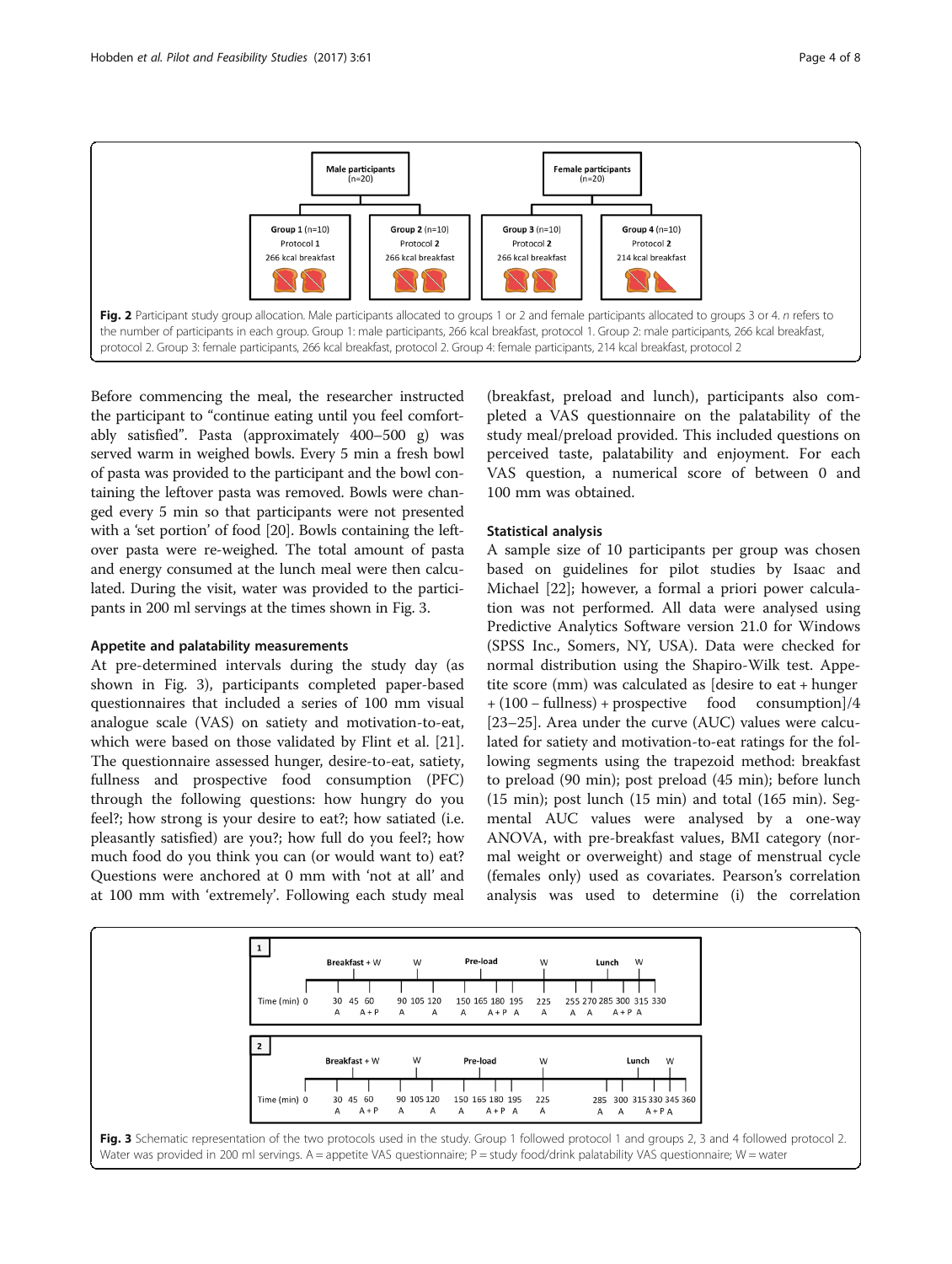between the different VAS measures of satiety and motivation-to-eat, and the correlation in appetite score ratings between the groups. Group differences in ad libitum energy intake at lunch, and palatability of study food and drinks, were analysed by one-way ANOVA. Bonferroni correction was used for multiple comparisons when significant differences were detected. Statistical significance was accepted at the 5% level. Data presented as means ± standard deviation (SD).

## Results

Participants anthropometric, blood pressure and threefactor eating questionnaire (TFEQ) data is provided in Table 1.

#### Appetite responses

Correlations between specific VAS measures of satiety and motivation-to-eat are shown in Table 2. Significant, positive correlations were found between hunger, desireto-eat and PFC, and between satiety and fullness measures. Significant, negative correlations were found between satiety (satiety and fullness) and motivation-to-eat (hunger, desire-to-eat and PFC) measures.

AUC measures of hunger, satiety, fullness, desire-toeat and prospective food consumption were not affected by energy intake at breakfast or the two different protocols. As shown in Fig. [4](#page-5-0), there was a trend for lower total AUC appetite scores in group 3 (female participants on the 266-kcal breakfast) compared to the other study groups, and for AUC breakfast to preload and

Table 1 Participant baseline data

| <b>Table 2</b> Pearson correlations between the different satiety and |  |  |  |
|-----------------------------------------------------------------------|--|--|--|
| motivation-to-eat measures                                            |  |  |  |

| Hunger    | Satiety   | <b>Fullness</b> | Desire-to-eat | PFC.      |  |  |  |  |  |
|-----------|-----------|-----------------|---------------|-----------|--|--|--|--|--|
| 1.000     | $-0.781*$ | $-0.787*$       | 0.821*        | $0.846*$  |  |  |  |  |  |
| $-0.781*$ | 1.000     | $0.810*$        | $-0.633*$     | $-0.710*$ |  |  |  |  |  |
| $-0.787*$ | $0.810*$  | 1.000           | $-0.687*$     | $-0.780*$ |  |  |  |  |  |
| $0.821*$  | $-0.633*$ | $-0.687*$       | 1.000         | $0.752*$  |  |  |  |  |  |
| $0.846*$  | $-0.710*$ | $-0.780*$       | $0.752*$      | 1.000     |  |  |  |  |  |
|           |           |                 |               |           |  |  |  |  |  |

\*Significant positive or negative correlation  $(P < 0.001)$ 

AUC post preload, however these did not reach statistical significance. This is also reflected in line graph of Fig. [4](#page-5-0), which clearly shows a trend for a lower appetite score at individual time points, in group 3, compared to the other groups, from breakfast to post preload. Conversely, there was a trend for higher AUC appetite score post lunch in group 3, however, again, this was not statistically significant.

Appetite score ratings for male participants following protocol 2 (group 2) were more strongly correlated with the appetite score ratings of female participants following protocol 2 given a gender-specific breakfast (group 4)  $(r = 0.747)$  (Pearson's correlation analysis), compared to a non-gender-specific breakfast (group 3)  $(r = 0.479)$ .

#### Energy intake at lunch

As shown in Fig. [5](#page-5-0), no significant differences in ad libitum energy intake at lunch were found between group 1 (males following protocol 1) and group 2 (males

|                                                     | Group 1<br>(male participants,<br>266 kcal breakfast,<br>protocol 1) | Group 2<br>(male participants,<br>266 kcal breakfast,<br>protocol 2) | Group 3<br>(female participants,<br>266 kcal breakfast,<br>protocol 2) | Group 4<br>(female participants,<br>214 kcal breakfast,<br>protocol 2) |
|-----------------------------------------------------|----------------------------------------------------------------------|----------------------------------------------------------------------|------------------------------------------------------------------------|------------------------------------------------------------------------|
| Gender                                              |                                                                      |                                                                      |                                                                        |                                                                        |
| Male $(n)$                                          | 10                                                                   | 10 <sup>°</sup>                                                      | $\mathbf{0}$                                                           | 0                                                                      |
| Female (n)                                          | 0                                                                    | $\mathbf 0$                                                          | 10                                                                     | 10                                                                     |
| Age (years)                                         | $30 \pm 5$                                                           | $26 \pm 3$                                                           | $26 \pm 7$                                                             | $29 \pm 7$                                                             |
| Bodyweight (kg)                                     | $79.2 \pm 8.3$                                                       | $74.2 \pm 6.6$                                                       | $67.7 \pm 5.2$                                                         | $66.5 \pm 11.6$                                                        |
| BMI ( $kg/m2$ )                                     | $24.1 \pm 1.5$                                                       | $23.1 \pm 1.5$                                                       | $23.6 \pm 2.0$                                                         | $23.7 \pm 2.3$                                                         |
| Waist circumference (cm)                            | $86 \pm 6$                                                           | $84 \pm 5$                                                           | $79 \pm 6$                                                             | $81 \pm 9$                                                             |
| Body fat (%)                                        | $17.0 \pm 4.4$                                                       | $14.4 \pm 3.0$                                                       | $30.9 \pm 4.2$                                                         | $30.9 \pm 5.0$                                                         |
| Systolic blood pressure (mmHg)                      | $120 \pm 5$                                                          | $128 \pm 6$                                                          | $117 \pm 9$                                                            | $115 \pm 12$                                                           |
| Diastolic blood pressure (mmHg)                     | $71 \pm 5$                                                           | $74 + 7$                                                             | $72 \pm 6$                                                             | $71 \pm 7$                                                             |
| <b>TFEQ</b>                                         |                                                                      |                                                                      |                                                                        |                                                                        |
| Cognitive restraint (score out of 21)               | $6 \pm 3$                                                            | 5±4                                                                  | $8 \pm 5$                                                              | $10 \pm 4$                                                             |
| Disinhibition/emotional eating (score out of 16)    | $5 \pm 2$                                                            | $5 \pm 3$                                                            | $7 \pm 3$                                                              | $6 \pm 2$                                                              |
| Hunger, measure of feeling hungry (score out of 14) | $6 \pm 1$                                                            | $6 \pm 2$                                                            | $8 \pm 3$                                                              | 6±4                                                                    |

Participant baseline data. Data separated into the four study groups and presented as means ± standard deviation. TFEQ three-factor eating questionnaire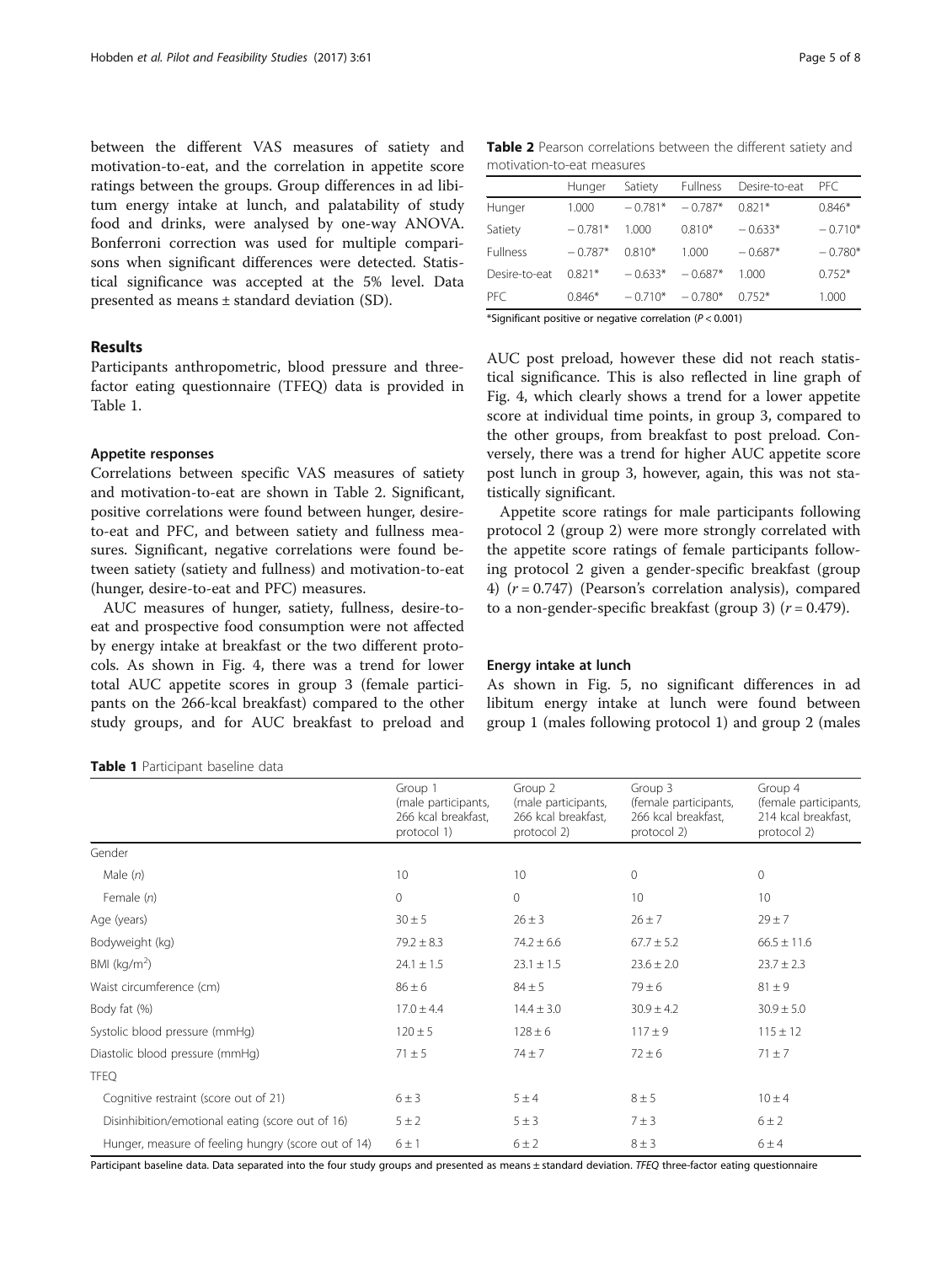<span id="page-5-0"></span>

following protoocl 2). Moreover, no differences were found between groups 3 and 4 for energy intake at lunch, revealing that energy intake at breakfast did not affect energy intake at lunch in the female participants. Males consumed more energy at lunch than females, with significant differences between groups 1 and 3 ( $P =$ 0.003), groups 1 and 4 ( $P = 0.005$ ), groups 2 and 3 ( $P =$ 0.002) and between groups 2 and 4 ( $P = 0.003$ ).



## Study meal and preload palatability

No significant differences were found between groups for any measure of food palatability or appearance (scored out of 100 mm) at breakfast, preload or lunch meals. Mean palatability of the study meals was found to be  $67 \pm 20$ ,  $70 \pm 18$  and  $71 \pm 17$  for the breakfast, preload and lunch meals respectively. Participants' enjoyment of the study meals was calculated as  $64 \pm 20$ ,  $66 \pm 18$  and  $72 \pm 18$  for the breakfast, preload and lunch meals, respectively. Participants rated the taste of the study meals as  $71 \pm 16$ ,  $67 \pm 21$  and  $71 \pm 16$  for the breakfast, preload and lunch meals, respectively.

## **Discussion**

The aim of this pilot study was to optimise methods for a future preload investigation designed to explore the satiating effects of a non-digestible carbohydrate. Whilst no data was collected specifically to test study acceptability, we believe that fundamental aspects of the study protocol, including questionnaires, clinical environment, and study logistics, were well accepted by both the researchers and the participants. Moreover, all study meals were well received, with mean scores of food/drink enjoyment, palatability and liking, all > 66 out of 100. These meals are therefore suitable for future studies. The palatability and liking of ad libitum meals is especially important to ensure that true satiation is reached rather than a cessation of the meal due to a disliking of the foods provided [[7](#page-7-0)].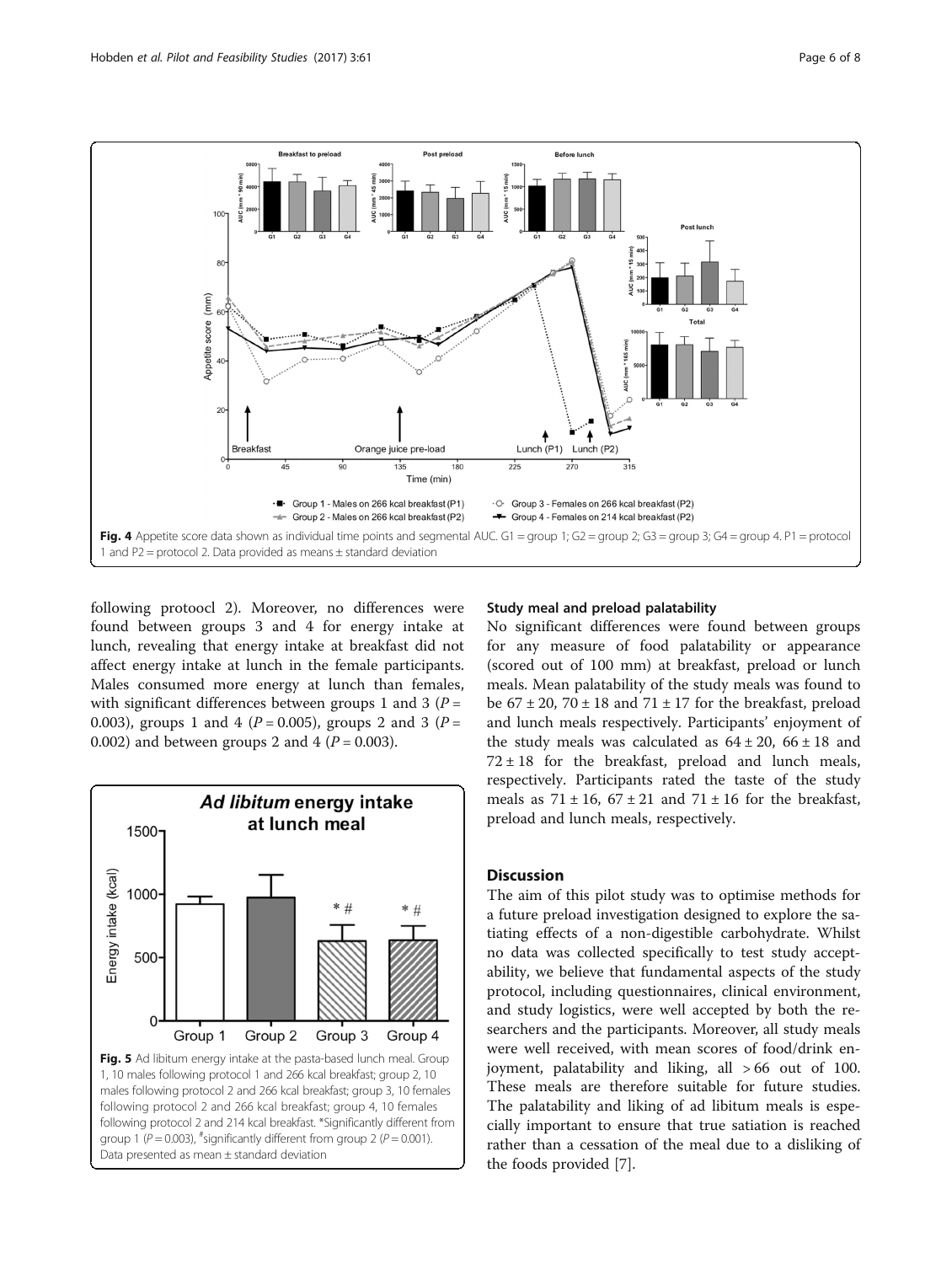The study investigated the satiety effects of altering energy intake at breakfast (gender-specific compared to non-gender specific) and study timings on subjective satiety and ad libitum energy intake at the ad libitum lunch meal. Neither energy intake at breakfast nor the different study timings, significantly altered any of the subjective measures of appetite (hunger, satiety, desireto-eat, prospective food consumption, fullness or appetite score) or ad libitum intake at lunch.

As previously reported, there were strong correlations between the VAS measures of appetite used in this study [[26, 27\]](#page-7-0). Interestingly, appetite score ratings were more closely correlated between male and female participants when female participants consumed a gender-specific energy intake at breakfast of 214 kcal compared to a non-gender-specific energy intake at breakfast of 266 kcal. Thus, it might be desirable in future mixedgender studies to adjust the energy provision at the study meals, notably the breakfast meal, to reflect differences in recommended dietary intakes of men and women. An alternative option, and something that was not investigated in the current study, is to provide an energy intake and type of breakfast food that reflects individual differences in habitual intake. Indeed, some studies have accounted for differences in habitual breakfast energy intake, and thus potential gender-specific variations, by asking the participants to self-select their own breakfast portion at the first study visit and then standardise this across all other study visits [[28, 29\]](#page-7-0).

Provision of a standardised meal the day before each study visit provides greater control of nutritional intakes of the participants prior to each visit; however, it does mean that intakes may not be reflective of habitual intake. Here, energy content of the evening study meal was not adjusted for gender differences. In future investigations, the provision of a gender-specific energy intake at the evening meal may further improve the correlation in appetite measures between males and females during the study visit [[28\]](#page-7-0). In the current study, participants were given the option of 2, 1 or none chocolate bars with the ready meal. This choice should be removed in future studies to standardise this meal across study visits.

The authors are aware of several limitations of this pilot study. Firstly, the low number of participants (10 in each arm) and the parallel study design, meant that the study lacked statistical power. Importantly, the number of participants required to achieve the same statistical power is considerably less with a within subject (paired) study design [[21\]](#page-7-0). However, cross-over design studies have their own potential drawbacks in satiety research. Most notably, in an ad libitum meal scenario, it has been shown that participants consume more food at a second study visit when compared to the first study visit [\[30](#page-7-0)]. This carry-over effect is likely due to familiarity with the food/eating environment. Another limitation of the current study, is that while it investigated the effects of the different protocols (1 and 2) on appetite responses, it is probable that the preload to lunch durations investigated here were too similar (only 30 min different) to observe any significant differences in subjective measures or ad libitum energy intake. Nevertheless, the main objectives of this pilot study were to test logistics and assemble data for optimisation of future studies.

#### Conclusions

The current pilot study was an important step in the development of a future satiety preload intervention study. In conclusion, the methods utilised in this pilot study are acceptable for future use. Moreover, a genderspecific energy intake at breakfast improved correlation in appetite scores between male and female participants, which is especially important if mixed populations are being investigated. Accordingly, a gender-specific, or individual-specific, energy intake at breakfast will be utilised in future investigations. Preload to ad libitum meal duration, and time of ad libitum meal provision, were not found to alter satiety or ad libitum energy intake; however, this is not surprising given the close similarities in protocols used and a lack of statistical power.

#### Abbreviations

ANOVA: Analysis of variance; AUC: Area under the curve; BMI: Body mass index; PFC: Prospective food consumption; SD: Standard deviation; TFEQ: Three-factor eating questionnaire; VAS: Visual analogue scales

#### Acknowledgements

Not applicable

#### Funding

The research project was funded by Roquette. Roquette employee LG-D was involved in designing the study.

#### Availability of data and materials

The datasets from the current study are available from the corresponding author on reasonable request.

#### Authors' contributions

MRH was responsible for the acquisition and analysis of data, and drafting the manuscript. LG-D was involved in designing the study. DMC assisted with drafting the manuscript. IR, GRG and OBK designed the study and contributed to the manuscript. All authors read and approved the final manuscript.

#### Ethics approval and consent to participate

The study was carried out in accordance with the Declaration of Helsinki and following approval from the University of Reading Ethics Committee (project no. 11/08). All human participants provided written informed consent prior to taking part in the study.

#### Consent for publication

Not applicable.

## Competing interests

LG-D is currently employed by Roquette, who funded the research project. All other authors declare that they have no competing interests.